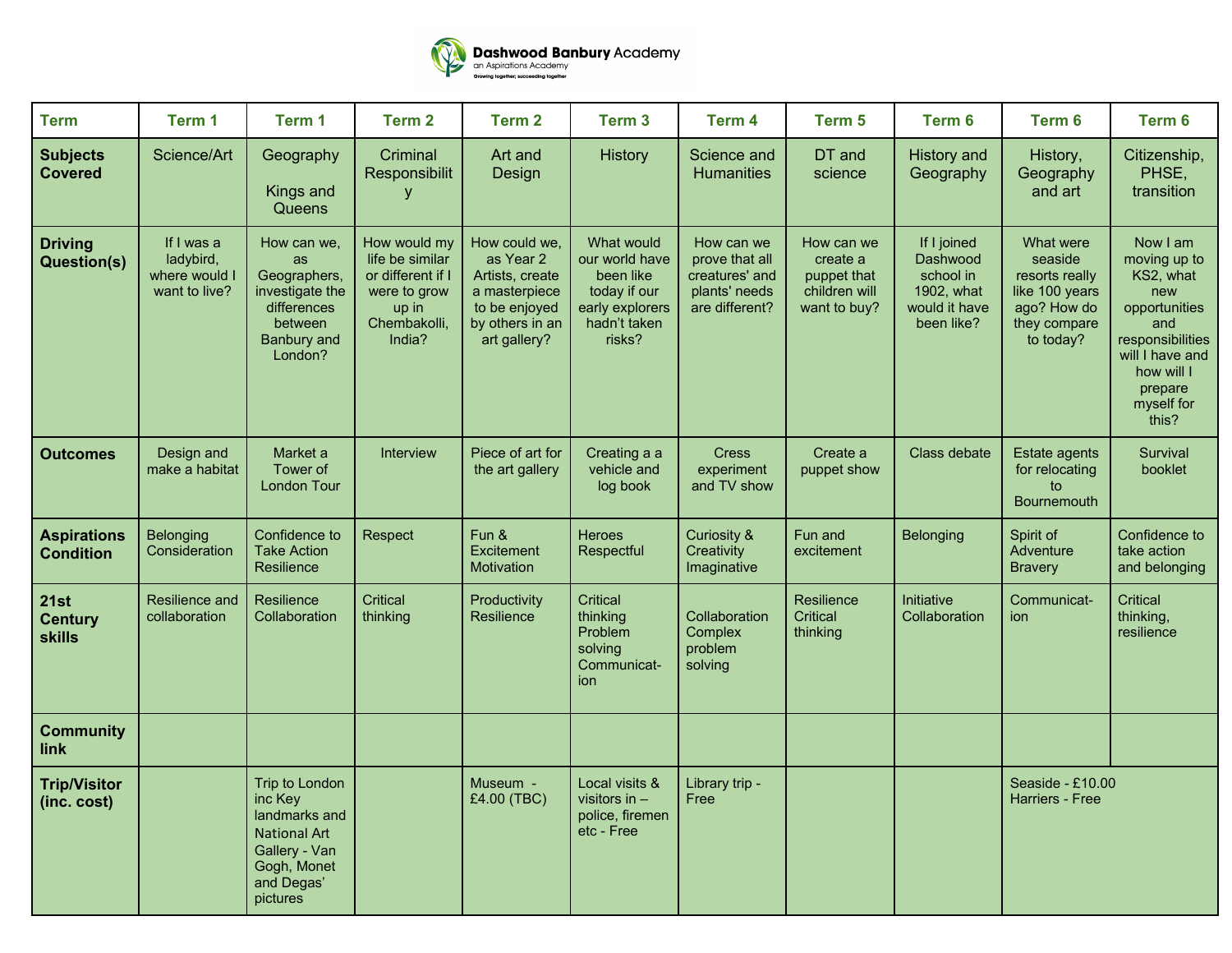| <b>SMSC</b>                      | Spiritual -<br>using<br>imagination<br>Awe and<br>wonder                                      |                                                                                                                | Social:<br>Respecting<br>each others'<br>ideas and<br>reflect how<br>different<br>cultures<br>represent<br>themselves | <b>Use</b><br>imagination<br>and creativity<br>to explore<br>ideas and<br>feelings | Spiritual: awe<br>and wonder at<br>new<br>discoveries                            | Spiritual:<br>reflect on the<br>interdependen<br>ce of all living<br>things | Spiritual:<br>Using<br>imagination<br>and creativity                     | Is it right that<br>Edward<br>became King<br>over his eldest<br>daughter<br>Victoria? | Moral:<br>Scientific<br>developments<br>that may give<br>rise to moral<br>dilemmas |  |
|----------------------------------|-----------------------------------------------------------------------------------------------|----------------------------------------------------------------------------------------------------------------|-----------------------------------------------------------------------------------------------------------------------|------------------------------------------------------------------------------------|----------------------------------------------------------------------------------|-----------------------------------------------------------------------------|--------------------------------------------------------------------------|---------------------------------------------------------------------------------------|------------------------------------------------------------------------------------|--|
| <b>British</b><br><b>Values</b>  | <b>Respect for</b><br>each other<br>and the<br>environment                                    | The Royal<br>Family (write a<br>letter to the<br>Queen)                                                        | Respect and<br>tolerance for<br>difference<br>cultures                                                                | Individual<br>liberty: making<br>their own<br>choices                              | Democracy:<br>taking the<br>views of<br>others into<br>account                   | Rule of law:<br>safety rules<br>when working<br>with creatures              | Individual<br>liberty: Making<br>own choices                             | Moral: being<br>curious about<br>the past                                             | <b>Mutual</b><br>respect:<br>Working as a<br>team                                  |  |
| <b>Maths</b>                     | <b>Place Value</b>                                                                            | Addition &<br>Subtraction                                                                                      | Money                                                                                                                 | Multiplication<br>& Division                                                       | <b>Statistics</b><br>Shape                                                       | <b>Fractions</b><br>Length &<br>Height                                      | Multiplication<br>and division                                           | Position &<br><b>Direction</b>                                                        | Mass,<br>Capacity &<br>Temperature                                                 |  |
| <b>English</b><br><b>Writing</b> | I am an<br>author: Write<br>a sorry card<br>from the<br>ladybird to the<br>other<br>creatures | To write a<br>journey story:<br>On the way<br>home<br>$I$ am an<br>author: letter<br>writing                   |                                                                                                                       | To write a<br><b>Wishing Story:</b><br>The Snowman                                 | To write a<br>poem: If I was<br>a Superhero<br>To write a<br>newspaper<br>report | To write a<br>Character<br>Flaw story:<br>:How the<br>Camel got his<br>hump | To write a<br>warning story:<br>The Magic<br>paintbrush                  |                                                                                       | To write a Lost and Found<br>story: The Lighthouse Keeper<br>Cat                   |  |
| <b>English</b><br><b>Reading</b> | Revisit year 1<br>reading<br>objectives                                                       | Chalk by Bill<br>Thompson<br>Poetry: Crazy<br>Mayonnaisy<br>mum, The<br>works KS1 or<br>a first poetry<br>book |                                                                                                                       | Pattan's<br>Pumpkin                                                                | Non Fiction:<br>Is there<br>anybody out<br>there? By Nic<br><b>Bishop</b>        | If you ever<br>want to bring<br>an alligator to<br>school. Don't.           | <b>The</b><br>Adventures of<br>the Dish and<br>the Spoon by<br>Mini Grey |                                                                                       | Non-fiction: ?                                                                     |  |
| <b>Class</b><br><b>Reader</b>    | Paddington                                                                                    | Paddington                                                                                                     | <b>Fantastic Mr</b><br><b>Fox</b>                                                                                     | <b>Fantastic Mr</b><br>Fox                                                         | <b>Esio Trot</b>                                                                 | Mr Majeika                                                                  | <b>Mrs</b><br>Pepperpot                                                  | Utterly me                                                                            | Utterly me                                                                         |  |
| <b>Phonics</b>                   | <b>Silent Letters</b>                                                                         | Alternative<br>Sounds                                                                                          | Alternative<br>Sounds                                                                                                 | Alternative<br>Sounds                                                              | <b>Suffixes</b>                                                                  | Alternative<br>Sounds                                                       | Suffixes and<br>Contractions                                             | Conjunctions                                                                          | homophones                                                                         |  |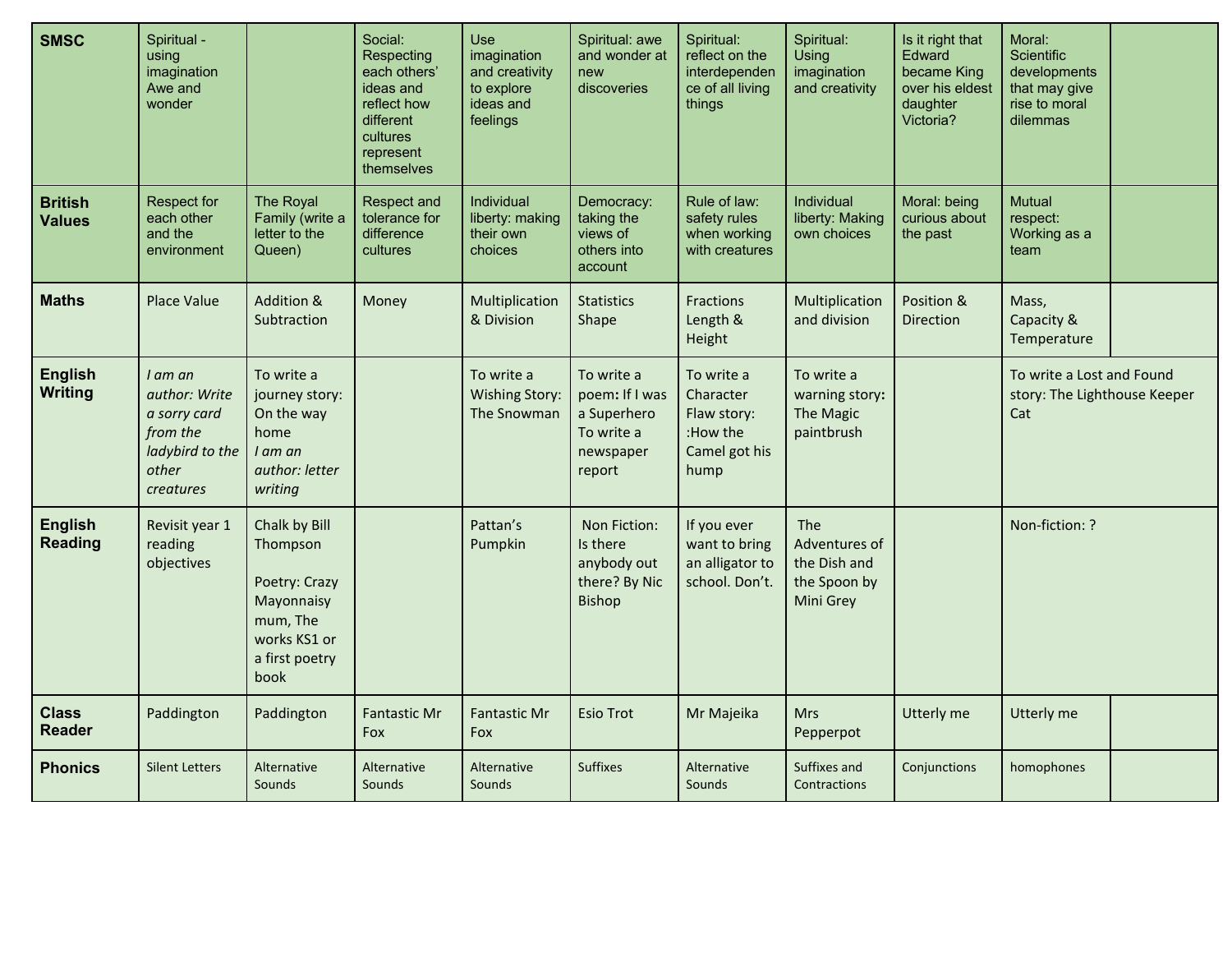| <b>Science</b>   | Micro-<br>habitats<br>frog lifecycle<br>Investigation:<br>Changes in<br>micro-habitats<br>over time | Plants:<br>germination,<br>growth and<br>survival of<br>flowers and<br>trees<br>(discuss<br>locally grown<br>plants v's<br>plants grown<br>in Spain)<br>Life cycle of<br>human (me<br>and my<br>family) | Plants that<br>grow in India<br>including<br>herbs and<br>spices                                   |                                                                                                                                                                  | Understand<br>the purpose<br>of different<br>materials for<br>objects and<br>their<br>properties                | The basic<br>needs to<br>animal<br>survival how<br>they are best<br>suited to their<br>habitat<br>Compare<br>animals in<br>familiar<br>habitats at the<br>seaside and<br>food chains<br><b>Healthy living</b><br>for animals<br>and humans<br>Investigation:<br>Changes in<br>micro-habitats<br>over time | Understand<br>the purpose<br>of different<br>materials for<br>objects and<br>their<br>properties                                                                                 |                                                                                                                               | Investigation:<br>Changes in<br>micro-habitats<br>over time<br>Recap food<br>chains and<br>habitats at the<br>seaside |
|------------------|-----------------------------------------------------------------------------------------------------|---------------------------------------------------------------------------------------------------------------------------------------------------------------------------------------------------------|----------------------------------------------------------------------------------------------------|------------------------------------------------------------------------------------------------------------------------------------------------------------------|-----------------------------------------------------------------------------------------------------------------|-----------------------------------------------------------------------------------------------------------------------------------------------------------------------------------------------------------------------------------------------------------------------------------------------------------|----------------------------------------------------------------------------------------------------------------------------------------------------------------------------------|-------------------------------------------------------------------------------------------------------------------------------|-----------------------------------------------------------------------------------------------------------------------|
| <b>Computing</b> | E-safety                                                                                            | Programming:<br>Use and<br>follow<br>instructions -<br>algorithms<br>E-Safety:<br>beware of<br>who you are<br>talking to<br>online                                                                      |                                                                                                    | Simple<br>searches on<br>the internet<br>and who<br>created the<br>information<br>found<br>E-safety:<br><b>Keeping</b><br>personal<br>information<br>safe online | Programming:<br>Creating a<br>program and<br>debugging<br>E-safety:<br>online<br>footprints                     | Using a<br>keyboard,<br>saving and<br>opening files<br>created<br>E-safety:<br>dealing with<br>inappropriate<br>pop ups                                                                                                                                                                                   | <b>Benefits of</b><br>using<br>technology<br>and<br>experiment<br>with sound,<br>graphics and<br>graphs to<br>present ideas<br>E-safety: age<br>appropriate<br>APPs and<br>games |                                                                                                                               | Programming: Plan<br>a simple algorithm<br>E-safety: talking online<br>to people you don't<br>know                    |
| <b>History</b>   |                                                                                                     | Queen<br>Elizabeth II<br>coming into<br>reign and the<br>role of the<br>royal family<br>and their<br>impact on                                                                                          | Links to<br><b>British Empire</b><br>ruled India<br>(link to<br>introducing<br>King Edward<br>VII) |                                                                                                                                                                  | Use sources<br>to study<br>Christopher<br>Columbus and<br><b>Neil</b><br>Armstrong to<br>see how<br>events have |                                                                                                                                                                                                                                                                                                           | (Recap on<br>toys in the<br>past)                                                                                                                                                | <b>Local history</b><br><b>Study: History</b><br>of Dashwood<br>Academy<br>during the<br>Victorian<br>period<br>including how | Life a child links<br>Changes in leisure over time                                                                    |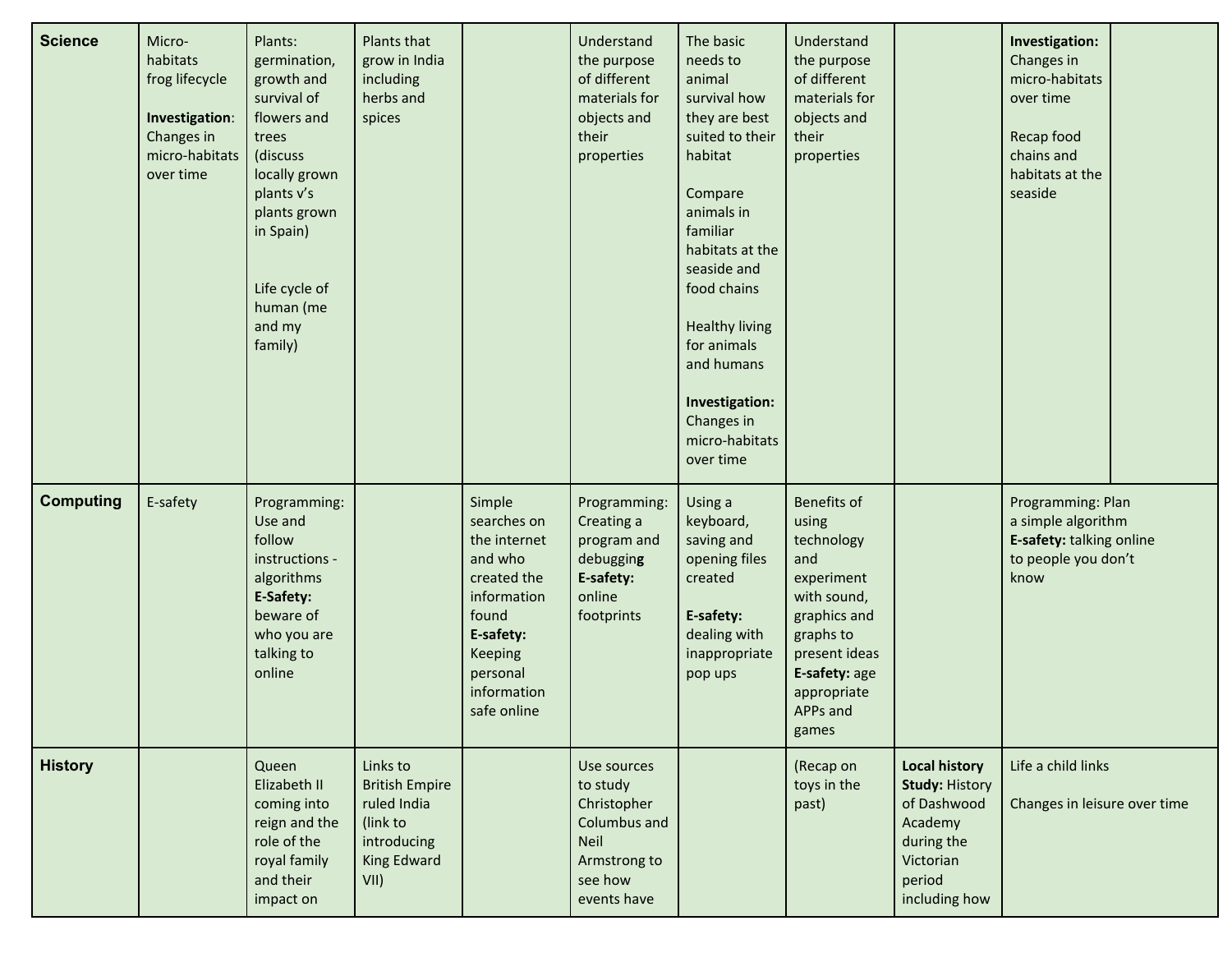|                        |                                                                                                   | <b>Britain and</b><br>the World                                                                                                                                                                                                                                                                                     |                                                                                                                             |                                                                                           | changed our<br>lives today                                              |                                                                                   |                           | children were<br>sanctioned in<br>that era at<br>school.<br>(Recap toys<br>from the past<br>- Yr 1 topic)<br>King Edward<br>the 7th (the<br>Peace Maker) |                                                                                                                      |  |
|------------------------|---------------------------------------------------------------------------------------------------|---------------------------------------------------------------------------------------------------------------------------------------------------------------------------------------------------------------------------------------------------------------------------------------------------------------------|-----------------------------------------------------------------------------------------------------------------------------|-------------------------------------------------------------------------------------------|-------------------------------------------------------------------------|-----------------------------------------------------------------------------------|---------------------------|----------------------------------------------------------------------------------------------------------------------------------------------------------|----------------------------------------------------------------------------------------------------------------------|--|
| Geography              | Recap<br>map/routes<br>and digital<br>images of the<br>school                                     | <b>Maps Skills:</b><br>Use compass<br>directions to<br>locate<br>features of a<br>map<br>Compare and<br>contrast two<br>localities -<br>London to<br>Banbury<br>naming<br>physical and<br>human<br>features.<br>Recap key<br>features of<br>London,<br><b>Capital Cities</b><br>in the UK<br>Countries in<br>Europe | Non<br>European<br>comparison:<br>Human and<br>physical of<br>Chembakolli<br>in India and<br>Banbury<br>(Towns V<br>cities) | Locate<br>countries on a<br>globe or map<br>linked to<br>artists                          | Oceans and<br>seas<br>Recap<br>countries and<br>introduce<br>continents | Linked to<br>countries,<br>locate where<br>different<br>animals live<br>including |                           | Recap<br>countries and<br>continents<br>where Edward<br>visited<br>Recap maps<br>of Banbury<br>and features<br>including the<br>move of the<br>school    | Recap oceans<br>and seas<br>Compare and<br>contrast<br>Banbury vs a<br>town on the<br>coast -<br>Seaside<br>location |  |
| Art &<br><b>Design</b> | Recap: 3D art<br>and colour<br>mixing<br>Sketching<br>minibeasts<br>using<br>different<br>mediums |                                                                                                                                                                                                                                                                                                                     | Rangoli art                                                                                                                 | <b>Artist Study:</b><br>Monet, Ken<br>Bushe, Klimt,<br>Kandinsky<br>Painting &<br>Drawing |                                                                         |                                                                                   |                           |                                                                                                                                                          | Take one picture link - Degas<br>'Beach scene' and compare<br>Monet Beach at Trouville                               |  |
| DT                     |                                                                                                   |                                                                                                                                                                                                                                                                                                                     | Cooking-<br>sweets                                                                                                          |                                                                                           | Structures:<br>Redesign a new<br>boat for                               |                                                                                   | Textiles:<br>Design, make |                                                                                                                                                          | <b>Cooking and</b><br>nutrition:                                                                                     |  |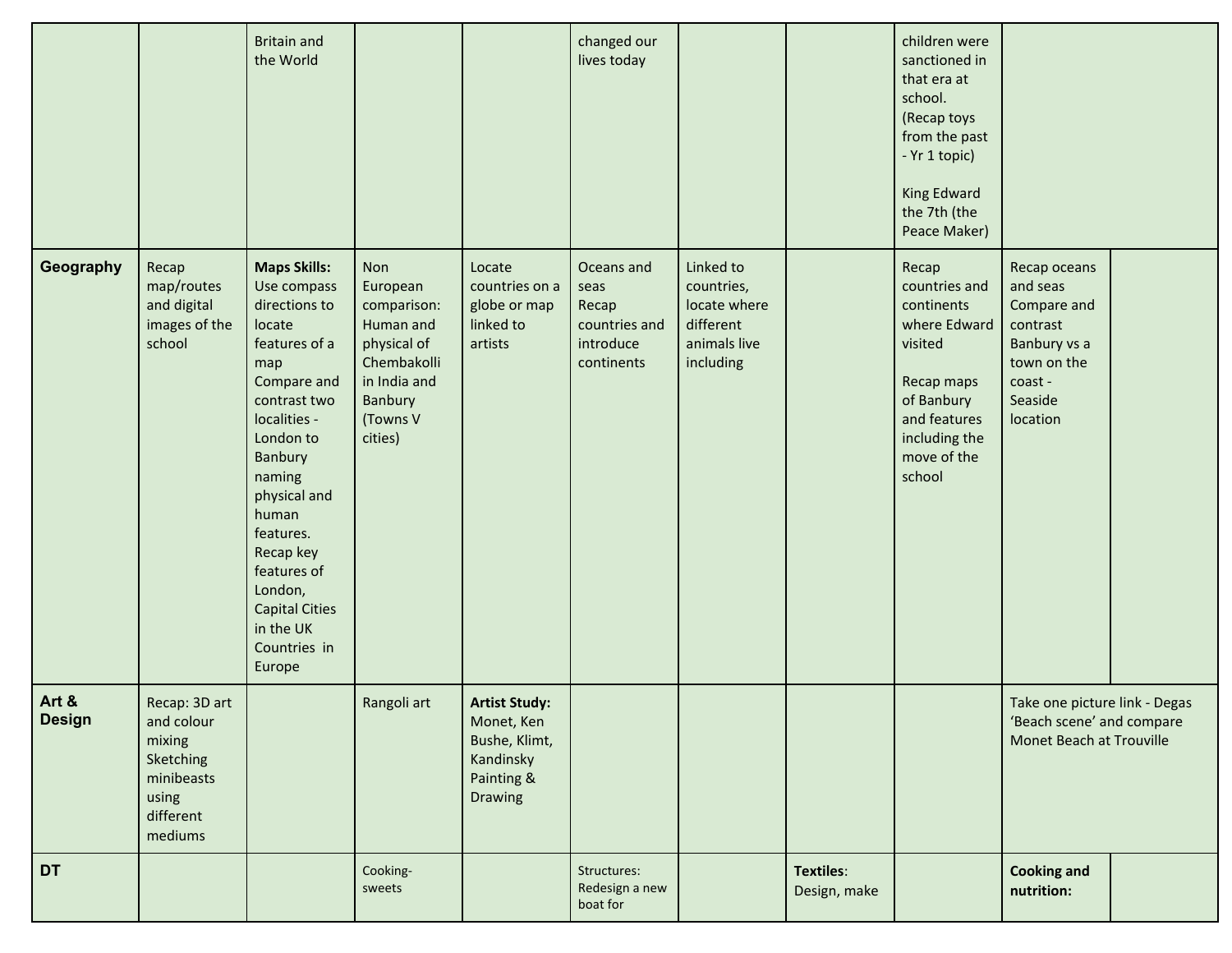|                 |                                                                                                                                                                                                        |                                                                                                                                                                       |                                             |                                                                                                                                                                               | Christopher<br>Columbus                                                                                                                                                                               |                                                                                                                                                                | and evaluate<br>a puppet                                                                                                                               |                                | Healthy<br>Eating-<br>balanced diet                                                                                  |
|-----------------|--------------------------------------------------------------------------------------------------------------------------------------------------------------------------------------------------------|-----------------------------------------------------------------------------------------------------------------------------------------------------------------------|---------------------------------------------|-------------------------------------------------------------------------------------------------------------------------------------------------------------------------------|-------------------------------------------------------------------------------------------------------------------------------------------------------------------------------------------------------|----------------------------------------------------------------------------------------------------------------------------------------------------------------|--------------------------------------------------------------------------------------------------------------------------------------------------------|--------------------------------|----------------------------------------------------------------------------------------------------------------------|
| <b>PE</b>       | <b>Team Games</b><br>Daily Mile                                                                                                                                                                        | Games:<br>Hitting,<br>kicking and<br>rolling with<br>accuracy<br><b>Gymnastics:</b><br><b>Balancing and</b><br>travelling with<br>control to<br>perform a<br>sequence | Dance                                       | Dance: Move<br>with<br>coordination<br>and control to<br>perform a<br>sequence that<br>shows a<br>mood or<br>feeling<br>Games:<br>Attacking a<br>defending<br>tactics         | Games:<br>Spatial<br>awareness in<br>games and<br>following<br>game rules<br><b>Gymnastics:</b><br>Move with<br>control and<br>coordination<br>to perform a<br>sequence.<br>Evaluate<br>performances. | Dance:<br>Changing<br>speed.<br>direction<br>when<br>performing a<br>sequence<br>Games:<br>Throwing and<br>catching with<br>accuracy in a<br>game<br>situation | <b>Athletics:</b><br>throwing,<br>balancing,<br>running,<br>jumping<br>techniques<br><b>Gymnastics:</b><br>Follow a<br>sequence that<br>follows a rule |                                | Athletics: throwing, balancing,<br>running, jumping techniques<br>Rounders: throwing and<br>catching techniques      |
| <b>Music</b>    |                                                                                                                                                                                                        | Perform<br>sequences<br>that increase<br>or decrease in<br>tempo<br>Sing the<br>National<br>Anthem                                                                    | <b>Indian Music</b>                         | Performing<br>simple<br>patterns,<br>keeping a<br>steady pulse                                                                                                                | Create sound<br>that create<br>certain effects<br>and comment<br>on its effect                                                                                                                        | Compose a<br>musical<br>sequence that<br>has a<br>beginning,<br>middle and<br>end                                                                              | Listen to a<br>variety of<br>music and<br>comment on<br>its effect                                                                                     |                                | Using instruments to<br>create effect and<br>perform simple<br>rhythmic patterns                                     |
| <b>MfL</b>      | Listening to<br>Spanish songs                                                                                                                                                                          | Cities in Spain<br>and culture                                                                                                                                        | How are you?<br>I am fine                   |                                                                                                                                                                               | What is your<br>age? I am<br>$\rightarrow$                                                                                                                                                            | Days of the<br>week                                                                                                                                            | Colours                                                                                                                                                | <b>Writing single</b><br>words |                                                                                                                      |
| <b>PSHE/SRE</b> | Listening to<br>each other<br>Getting to<br>know you<br>activities<br>Healthy<br>Relationships<br><b>British Values</b><br><b>SMSC</b><br>Mindfulness<br>Zones of<br>regulation<br>Growth Mind-<br>set | What makes<br>me unique?<br>What we do<br>to look after<br>our school<br>and<br>community<br>environment?<br>Safe and<br>unsafe secrets                               | Why do we<br>have rules and<br>regulations? | Positive and<br>negative<br>relationships<br>and strategies<br>to support<br>yourself.<br>Why do<br>people show<br>different<br>feelings and<br>how we<br>respond to<br>this. | How to<br>communicate<br>views and<br>opinions<br>respectfully.<br>Ways to keep<br>yourself safe<br>in different<br>situations.                                                                       | Strategies to<br>keep<br>ourselves<br>mentally and<br>physically<br>well.                                                                                      | Personal<br>hygiene and<br>safety at<br>home and in<br>the<br>community.                                                                               |                                | Racism<br><b>Transition to KS2</b><br><b>Rights and Responsibilities</b><br>Spending, borrowing<br>and saving money. |